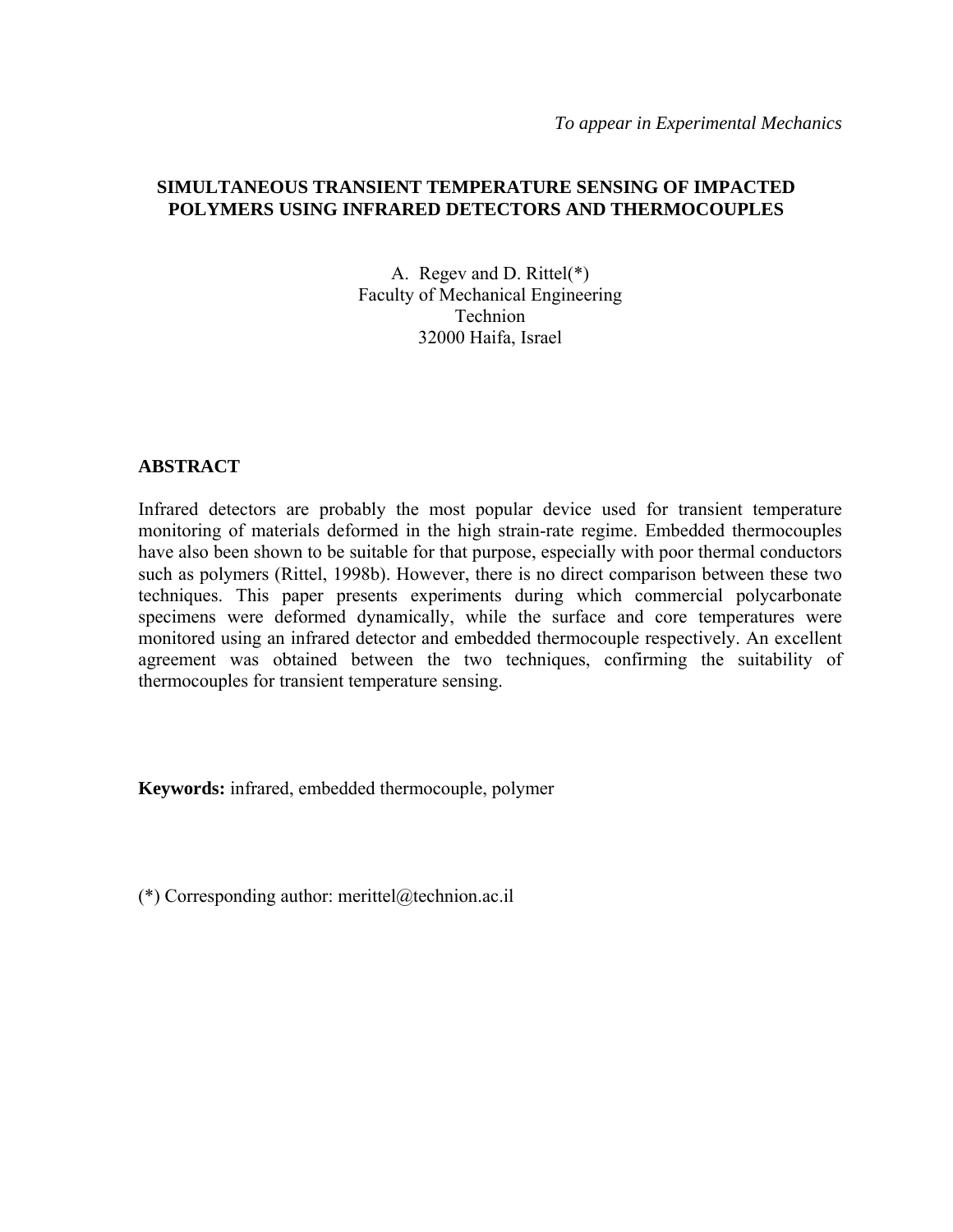#### **INTRODUCTION**

Transient temperature sensing (in solids) is a necessity for a number of applications ranging such as high speed machining, high-rate impact and adiabatic shear failure. A thorough review of the experimental techniques can be found in Walley et al. (2000), where it appears that these techniques can broadly be classified into contact and non-contact techniques. The first category includes thermocouples, liquid crystal films, or other heat sensitive coatings, while the latter comprises essentially radiation detection techniques, the most popular being infrared (IR). For large integration times, IR cameras are largely used (Chrysochoos and Louche, 2000), while for faster events one uses IR detectors (Hartley, et al., 1987). As with each experimental method, one needs to tailor the technique to the specific application and required accuracy, so that the IR detector can be a single element (Macdougall and Harding, 1999), or an array for full field imaging (Marchand and Duffy, 1988). Thermocouples have long been used for transient temperature sensing using an analytical approach (Bloomquist and Sheffield, 1980), and sometimes on a more intuitive basis. Rabin and Rittel modeled the transient heat transfer process in a thermocouple (Rabin and Rittel, 1999), showing that when the thermal conductivity contrast between the sensing bead and its surroundings is high, the transient response of the thermocouple is indeed sufficient to capture temperature with a temporal resolution of the microsecond. This is particularly true of polymers into which a small thermocouple can be embedded, such as impacted disks (Rittel, 1999), or the vicinity of crack-tips (Rittel, 1998a).

The two mentioned techniques are essentially different, in the sense that the thermocouple is usually embedded at the *center* of the specimen, whereas the IR detector senses radiation that is emitted from the *surface* of the specimen. Rabin and Rittel (2000) provided guidelines to estimate the error involved in sensing the surface temperature to assess the core temperature, as a function of the specimen dimensions, material properties and time scale. This result was expressed as the relationship between Biot (Bi) and Fourier (Fo) numbers, defined as:

$$
Bi = \frac{\overline{h} \cdot R}{k} \qquad Fo = \frac{\hat{\alpha}t}{R^2} \qquad (1)
$$

where  $\overline{h}$  is the combined heat transfer coefficient by convection and radiation,  $k$  is the thermal conductivity and R is a characteristic specimen dimension. In addition,  $\hat{\alpha}$  and t stand for the thermal diffusivity and time respectively.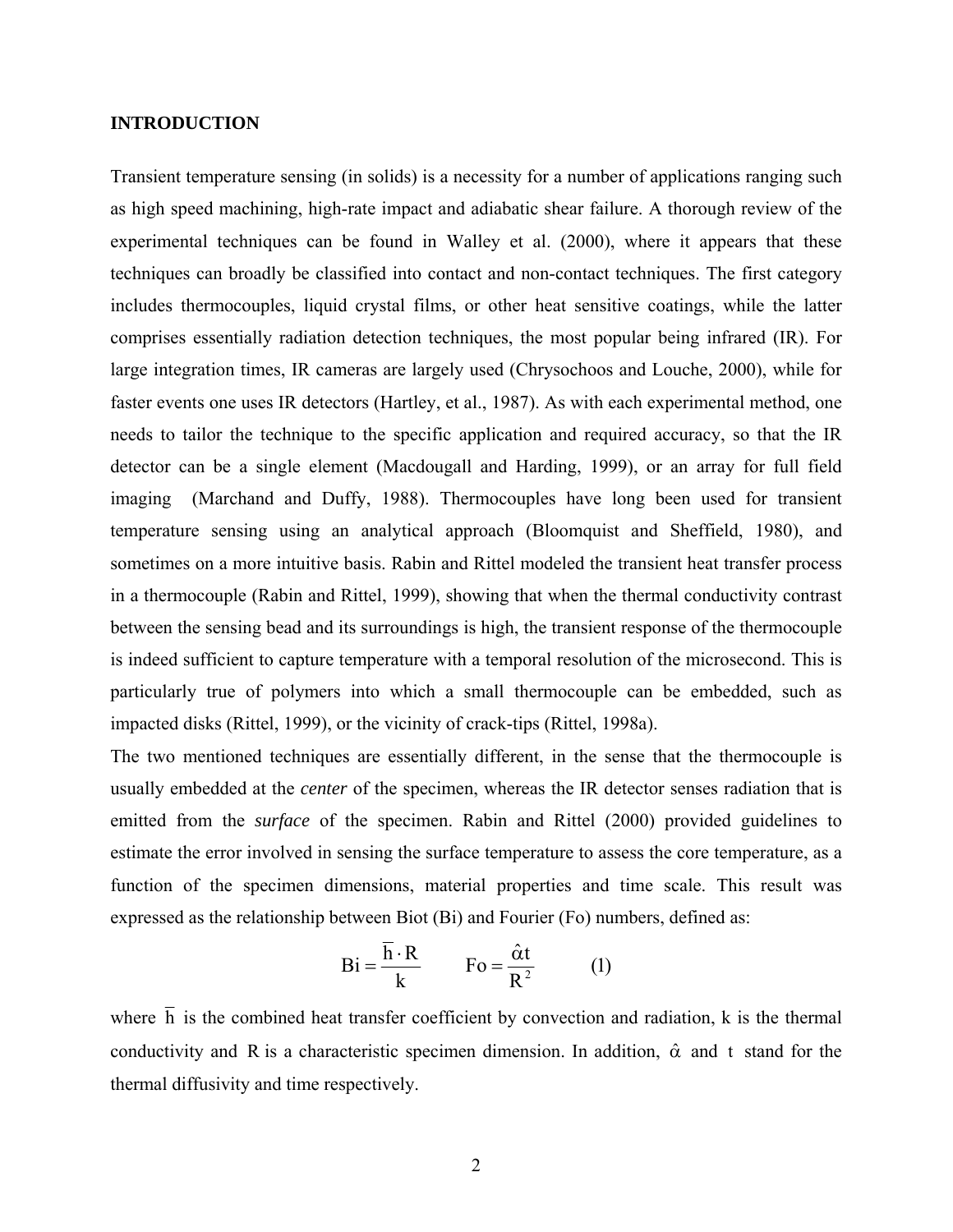These authors got to the conclusion that for polymeric specimens, the difference between the core and the surface temperature should be minimal over these short time scales that are characteristic of high rate impacts. This result is of course quite interesting, would it only be for the ease of use and low cost of thermocouples when compared with infrared detectors' systems.

However, as of today, there has not been a direct experimental comparison of simultaneous temperature sensing using both thermocouples and IR detectors. Such a comparison is required to validate the use (and response) of the embedded thermocouple and its prediction with respect to an IR system.

This paper reports experimental results on this comparison, and the main conclusion is that the proposed analytical solutions are essentially verified experimentally, namely that for small polymeric specimens, the temperature gradient over short time scales is very small so that the embedded thermocouple and IR detector measure the same temperature.

#### **EXPERIMENTAL**

### *a. Specimen, embedded thermocouples (ETC) and loading system*

T-type thermocouples, with a wire diameter of 0.125 mm, were embedded to the core of cylindrical specimen made of commercial polycarbonate. The embedding process consisted of drilling a 0.8 mm diameter channel to the specimen's center, inserting one thermocouple and sealing it with home-made dissolved PC chips. The ETC and its glue were allowed to cure at room temperature for at least 24 hours prior to testing. An embedded thermocouple is represented schematically in Figure 1. The cylindrical specimens were loaded by means of a standard Kolsky apparatus (Kolsky, 1949), for which the striker's velocity was systematically varied to produce a range of strain-rates.

#### *b. Infrared system*

The detector is a liquid N2 cooled photovoltaic HgCdTe (MCT) array, made by Fermionics (USA). The array forms a vector of 8 pixels, each 45µm×45µm in size, with a center to center pitch of 50 $\mu$ m. The field of view of the detector is 60 $\degree$ , and the wavelength is 6.5 $\mu$ m-12.5 $\mu$ m. The bandbpass of the detector is very large, of the order of several tens of megahertz, but the sampling rate is limited to 5 MHz by the preamplifier (Fermionics, custom made). The sampling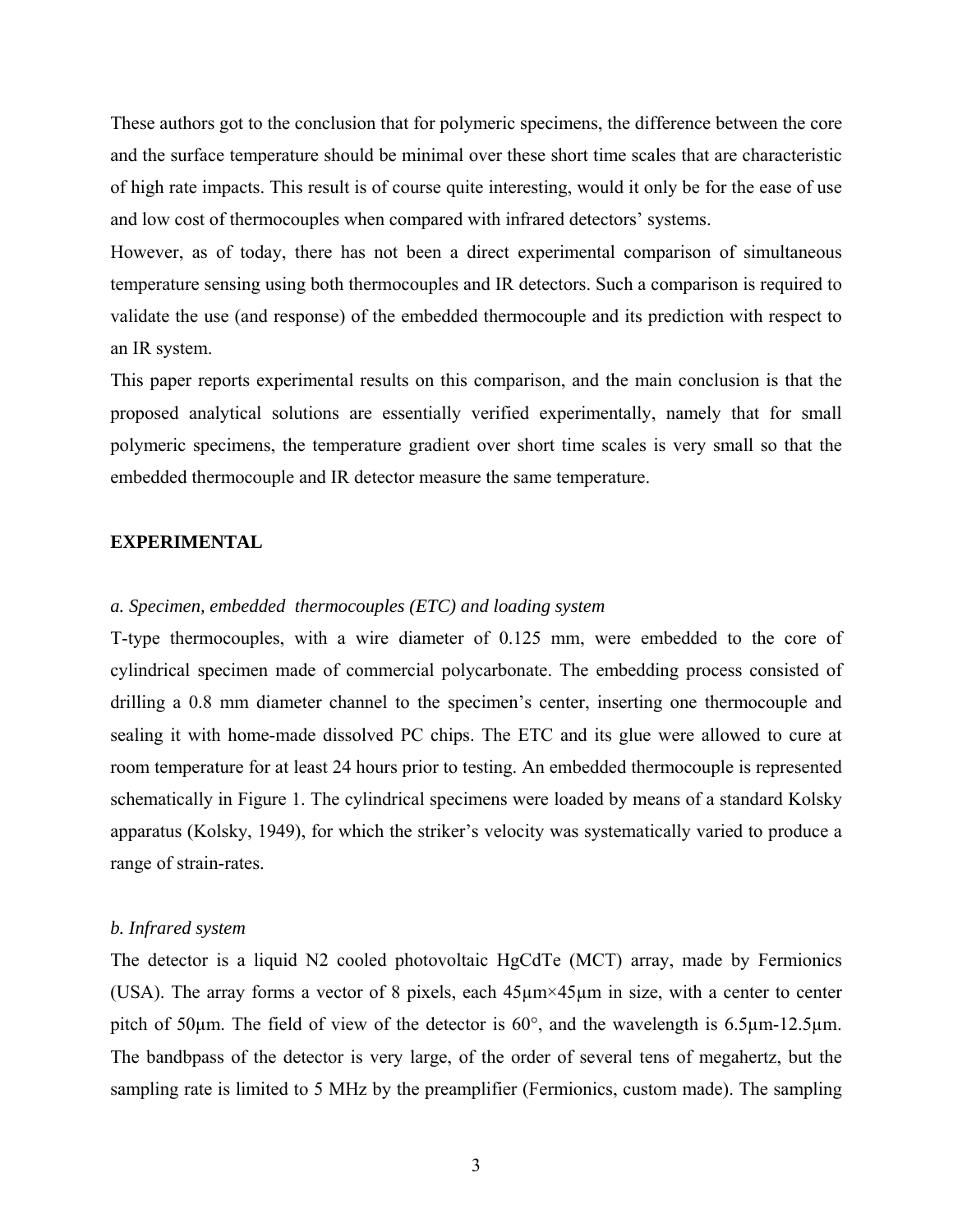rate was fixed to 2MHz to match the transient mechanical signal. Throughout the experiments, we used one (and always the same) detector only, as this was deemed to provide sufficient results, without having to deal with the array and possible cross-talk issues between the pixels. The detector is focused on the specimen by means of a double Schwartzchild objective (Figure 2) with an equivalent lens of diameter 124 mm,  $F#=0.65$ . The resulting magnification of the optics was 1:1.

In a typical experiment, the cylindrical polycarbonate specimen is sandwiched between the bars, and the infrared system, thermocouple and the (incident/reflected) strain gauges are all triggered simultaneously.

The typical temperature resolution of the thermocouple and the IR system is of the order of 0.1K. However, the measured overall background noise of the system is typically of  $\pm 3K$ .

#### **RESULTS**

#### *a. Preliminary experiments*

#### *Calibration*

The most important part of the whole experimental process is the calibration of the system. This is an essential stage for future data processing of each experiment. In this process, the infrared detector and the embedded thermocouple are being calibrated against each other, so that the detector's voltage can be directly converted into a temperature.

The specimen with an ETC is positioned between the bars, facing the IR system in a way that mimics the real test. The polycarbonate specimen is then heated to about 100°C using a hot air blower. Heating is stopped at that stage and the output signals of the IR detector and the thermocouple are simultaneously recorded during the cooling phase. A typical heating phase lasts for about 3 minutes (or less) followed by a cooling phase of maximum 5 minutes, after which the specimen's temperature does not vary noticeably. The signal recorded on the TC is converted into the specimen's core temperature, which is plotted as a function of the IR detector's signal.

One should note that the duration time of the calibration (minutes) and of the experiment (microseconds) are quite different. It is therefore essential to assess that the core and surface temperature are both identical during the calibration phase, to validate the established calibration. Both Biot and Fourier numbers were calculated for a typical calibration and specimen size, as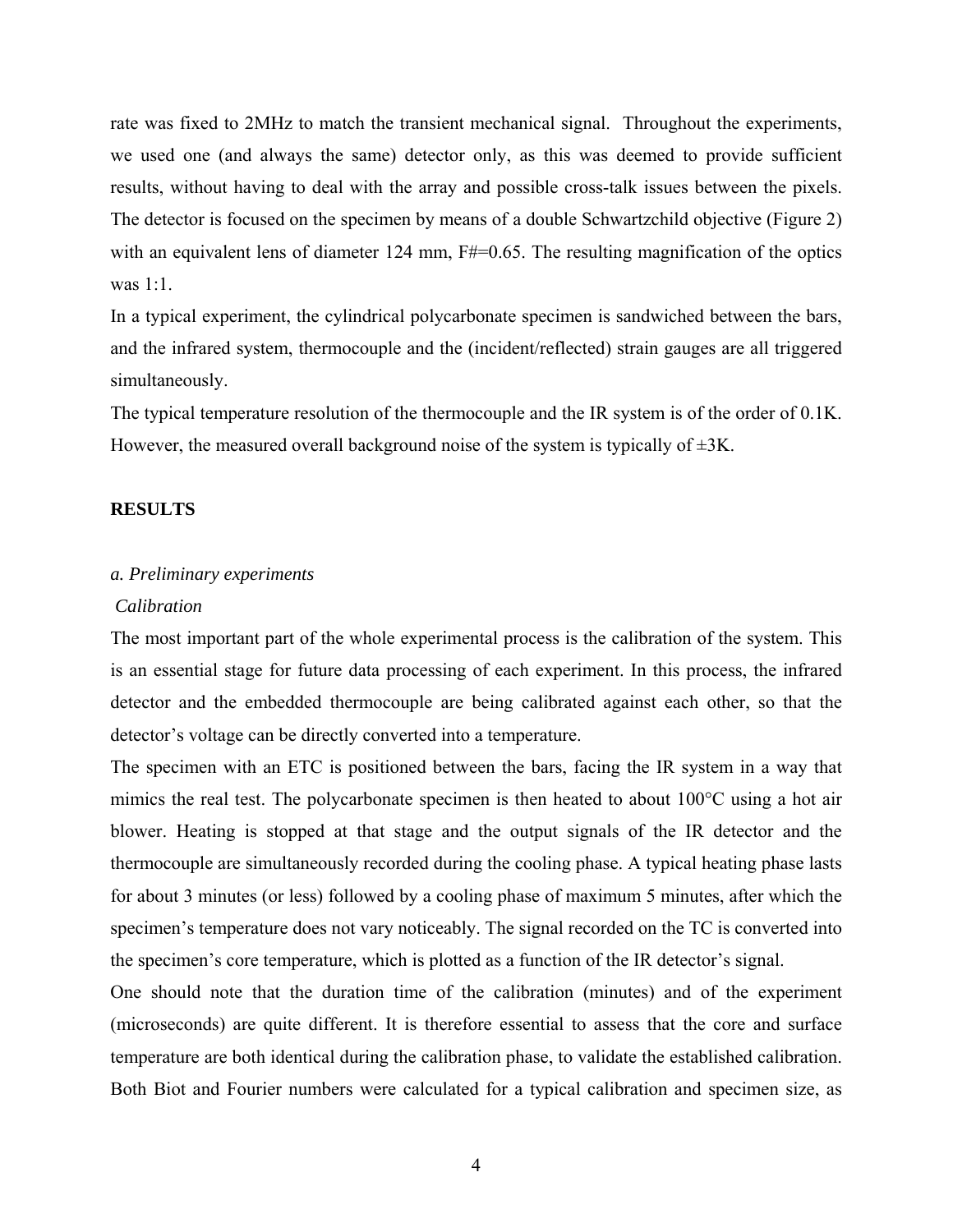shown in the sequel, and it was found that the surface and core temperature are quite similar, according to Rabin and Rittel's estimate (2000). Figure 3 shows a typical calibration curve. The key issue for the calibration process is repeatability, so that several calibration curves were produced before each and every new experiment to increase reliability.

## *Focus and depth of field*

The IR system is an optical system that is focused on the specimen's surface. Upon axial compression, the specimen experiences radial expansion, from an initial 10 mm diameter up to typically 14 mm. The radial motion causes a loss of focus of the optical system. However, contrary to an imaging system for which motion of the object's surface can cause blurring of the image, the radiometric system collects energy, so that the motion of a flat homogenous surface should not affect the heat flux. Consequently, the same energy is collected on the detectors' plane, as illustrated in Figure 4. The irradiance H (radiation power) is written as (Smith, 2000):

$$
H = T_s \cdot \pi \cdot N \cdot \sin^2 \theta \qquad (1)
$$

Where  $T_s$  is the system transmission, N[*Watt*  $\cdot$  *ster*<sup>-1</sup>  $\cdot$ *cm*<sup>-2</sup>] is the object's radiance, and  $\theta$  is the half angle subtended by the exit pupil of the optical system from the image.

The radiance does not change for the motion of a *flat* surface, however, the new circle is located on a *cylindrical* surface and it must be checked whether the cylindrical surface has an additional influence on the radiation which reaches the optical system.

During the experiments, the cylindrical specimens expand diametrically by about 4mm, so that the radiating surface moves 2mm towards the optical system. As shown in Figure 5, this corresponds to an initial point on the original specimen's surface being mapped into a circle with a diameter of about 1.6mm.

The radiation angle at the extreme circle,  $\theta_s$ , is calculated, as shown in Figure 6, according to:

$$
\sin \theta_{\rm s} = \frac{0.77}{7} \Rightarrow \theta_{\rm s} = 6.3^{\circ} \quad (2)
$$

Then, Lambert's law is written as (Smith, 2000):

$$
J_{\theta} = J_0 \cos \theta_S \qquad (3)
$$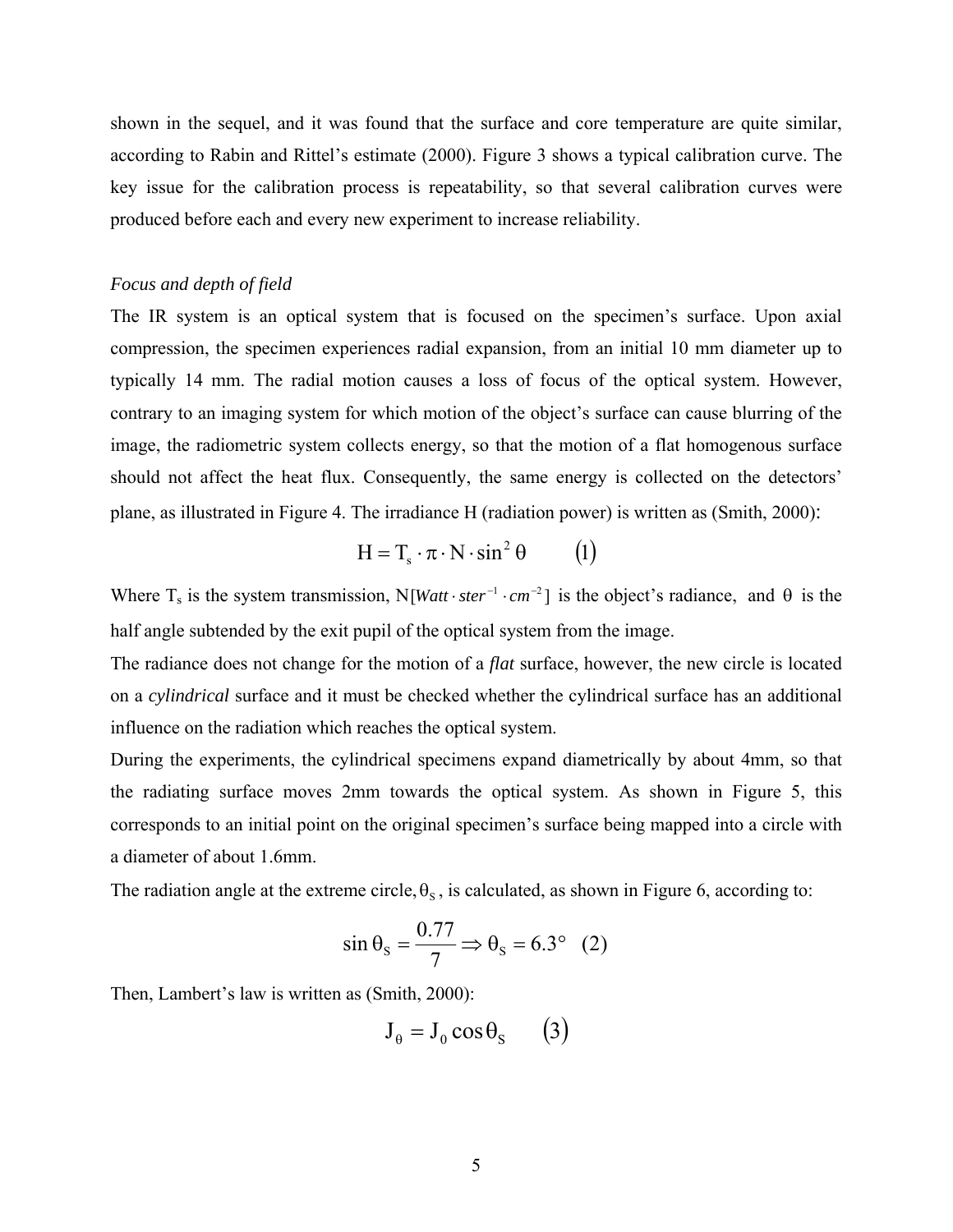Where  $J_{\theta}$  is the intensity of small incremental area at the angle  $\theta_{s}$ ,  $J_{0}$  is the intensity at angle 0 and  $\theta_s$  is the radiation angle. Inserting a typical value of 6.3° for  $\theta_s$  into eqn. (3), it is found that J<sub>θ</sub> decreases to  $J_\theta = 0.994 J_\theta$ , which is almost insignificant. This estimation also illustrates the point of the conservation of the radiated energy without the need to account for the defocusing caused by the specimen's radial expansion.

This estimation was verified with the following procedure. For every set of calibration tests, 10 measurements were made, 5 of which at the exact focus position, and the other 5 at a shifted position, namely at 2mm towards the detector. As shown in Figure 7, these preliminary experiments showed no noticeable change in the measured radiation power, thus validating the above analysis.

#### *b. Experimental results*

The cylindrical specimens were prepared from a commercial 10 mm diameter polycarbonate rod, with a height of 3, 4 and 5 mm, respectively. A T-type thermocouple was embedded at the center of each specimen, using the above mentioned technique.

The overall number of experiments exceeds 100, out of which some 20% can be considered as successful, due to early thermocouple tearing, lack of triggering of the system and failure of one of the components of the quite delicate setup. The following experiments are representative, and were carried out at 3 different strain rates, namely  $\dot{\varepsilon} = 3000$ , 6000 and 8000 s<sup>-1</sup>. Figure 8 shows typical stress-strain-temperature plots for these strain-rates. The temperature is measured simultaneously by the thermocouple and the IR system. A first observation is that the thermocouple and the IR system measure a very similar evolution of the temperature, for strain rates of  $\dot{\varepsilon} = 3000$  *and* 6000 s<sup>-1</sup>. For the highest strain-rate,  $\dot{\varepsilon} = 8000$ s<sup>-1</sup>, the thermocouple and IR readings are very similar until  $\epsilon \approx 0.5$ , beyond which they diverge. Namely, the thermocouple's signal keeps increasing while the IR is decreasing rapidly. Here, one should keep in mind that whereas the thermocouple is attached to the specimen, the latter moves in front of the detector. Another additional factor may cause a decrease in the IR measurement, namely the amount of radiation sensed by the detector.

The collected radiation depends mostly on the optic system and especially on the field of view (FOV). There a difference in the FOV before and after the dynamic test in that the optical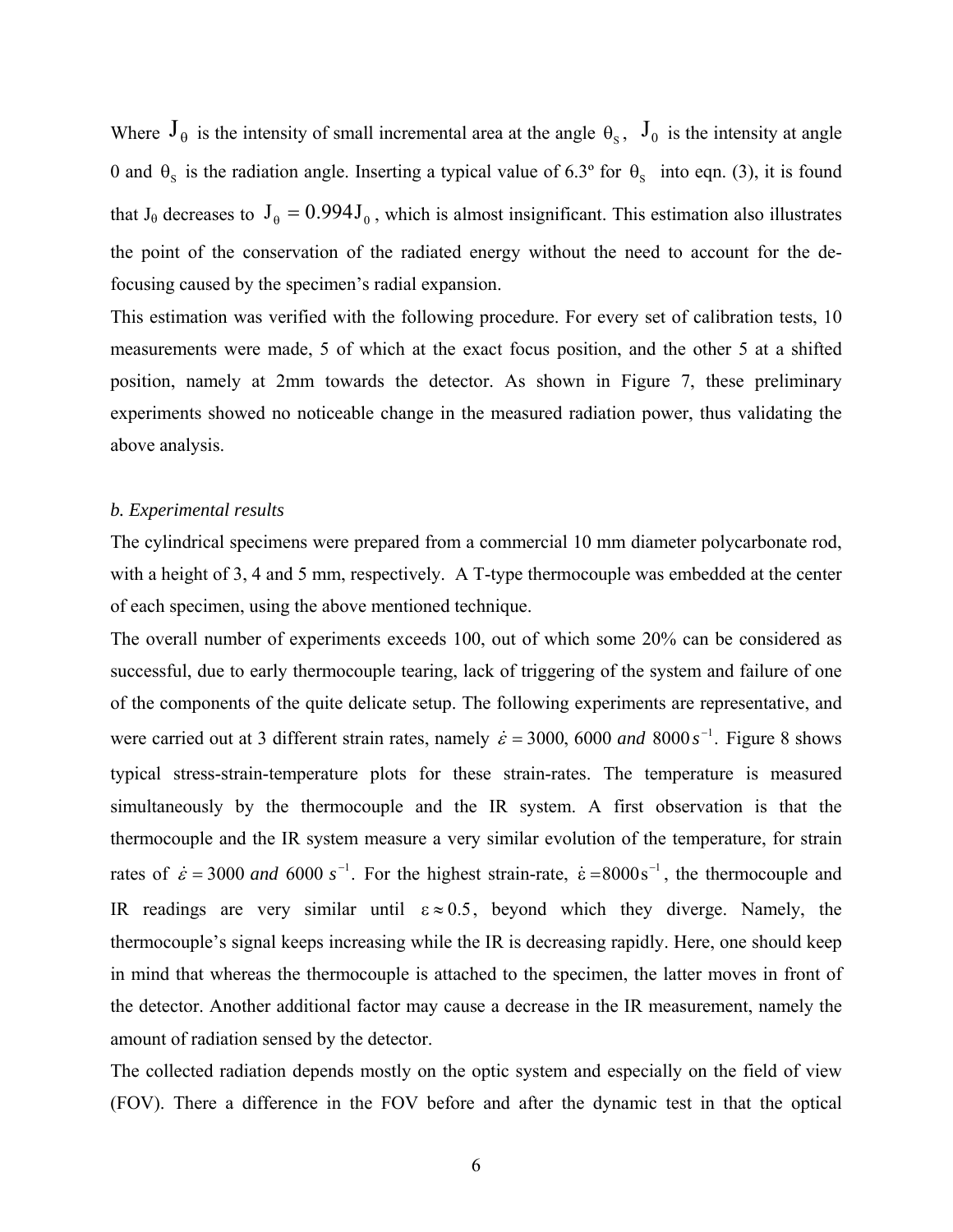adjustments are suitable as long as the specimen has not significantly deformed such as to alter the FOV. As shown in eqn. (3), the optical angle (system's performance) is calculated as :

$$
\alpha_{op} = 2 \cdot \tan^{-1} \left( \frac{D/2}{S} \right) \approx 42^{\circ} \quad (3)
$$

Were  $\alpha_{op}$  is the system's performance according to the system's dimensions, D (124mm) is the aperture, and S (162mm) is the specimen's position as shown in Figure 9(A). After significant deformation, or for a thin specimen, the angle limitation with the thin specimen is 37°, as given by :

$$
\beta_{op} = 2 \cdot \tan^{-1} \left( \frac{t_s}{d_B - d_S} \right) \approx 37^{\circ} \quad (4)
$$

Were  $\beta_{op}$  is the limiting angle according to the new system's dimensions,  $d_B$  (19.05mm) is the bar diameter,  $d_s$  (10mm) is the specimen diameter and  $t_s$  (3mm) is the specimen's thickness as shown in Figure 9(B). This means that that the FOV is partially blocked for 3mm or less thick specimens.

#### **DISCUSSION and CONCLUSIONS**

Transient temperature measurements were carried out simultaneously using an infrared system and an embedded thermocouple in a dynamically loaded ductile polymer.

The measured signals were converted into temperature, based upon the premise that the core and the surface temperatures of the specimen were identical during the calibration procedure. To verify this point, on the characteristic Fourier and Biot numbers were calculated as:

$$
Bi = \frac{\overline{h} \cdot R}{k} = \frac{4.33 \cdot (5 \div 7) 10^{-3}}{0.29} = 0.07 \div 0.1
$$
  

$$
Fo = \frac{\hat{\alpha} \cdot t}{R^2} = \frac{1.9 \cdot 10^{-7} \cdot 180}{\left( (5 \div 7) \cdot 10^{-3} \right)^2} = 0.57 \div 0.29
$$

Where the combined heat transfer coefficient by convection and radiation  $\bar{h} = 4.33[W/m^2 \cdot K]$ , the thermal conductivity  $k = 0.29[W/m \cdot K]$ , the thermal diffusivity  $\hat{\alpha} = 1.9 \cdot 10^{-7} [m^2/s]$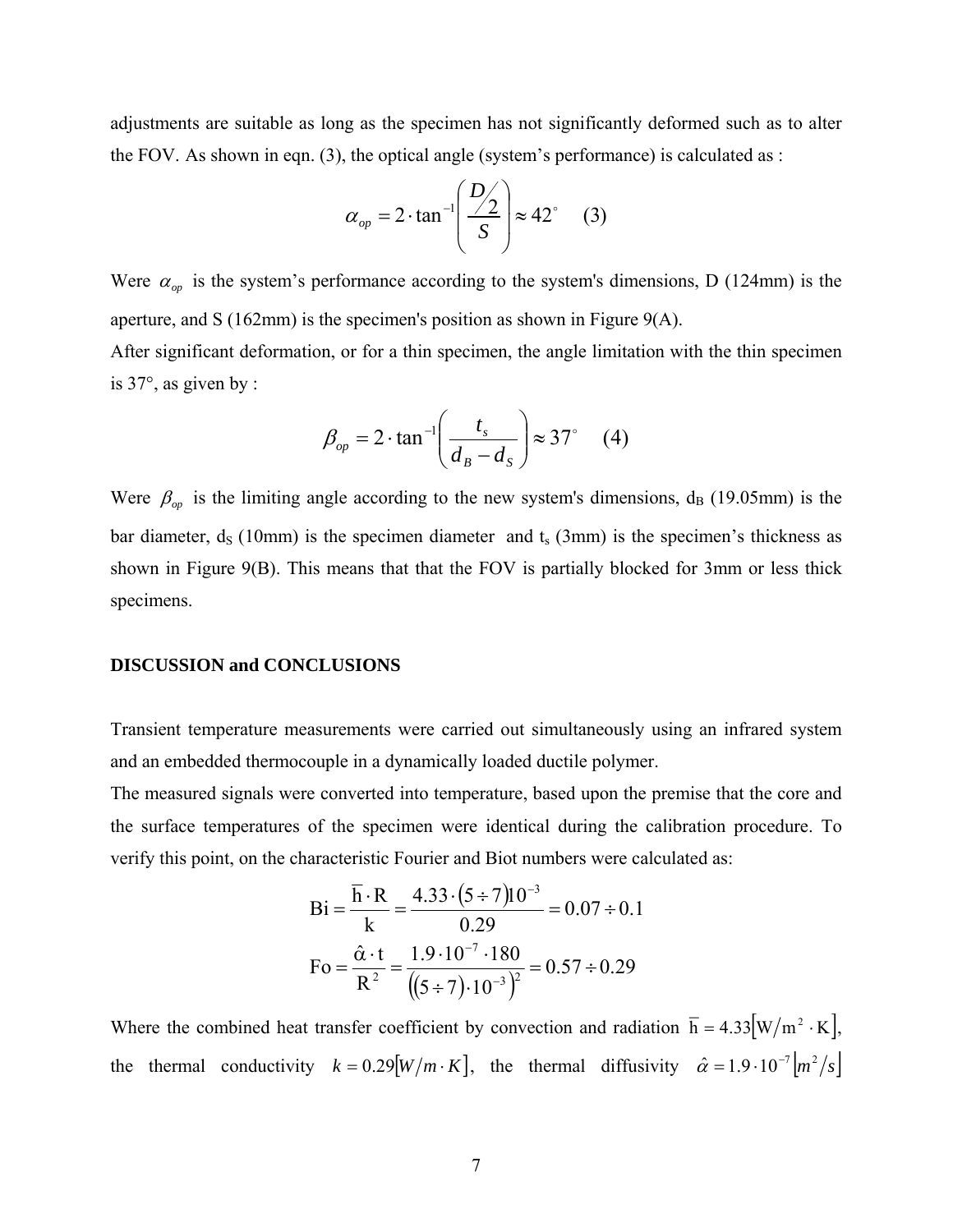(Lienhard and Lienhard, 2003), the cylinder radius  $R = 5 \cdot 10^{-3} \div 7 \cdot 10^{-3}$  [m]. The typical time scale is assumed to be  $t = 180$ [sec].

These points can be inserted into the graphic solution of Rabin and Rittel (2000) for the difference of temperatures between the core and the surface of the specimen. As shown in Figure 10, the temperature difference is relatively small, and in any case remains inferior to 10%. Consequently, this estimation shows that during the calibration procedure, the core and the surface temperatures differ by less than 10%, which for all practical purposes amounts to considering them as very close one to the other. Having validated the basic assumption underlying the calibration process, it can also be noted that for an impact experiment, the time duration is some 4 orders of magnitude shorter so that here too, the core and surface temperatures are expected to be very similar. This is precisely what is observed at the various strain rates investigated in this work, as shown in Figure 8, irrespective of the strain-rate. This study therefore confirms that thermocouples provide an accurate indication of the transient temperature changes in the impacted polymeric specimens, in perfect agreement with previous work (Bloomquist and Sheffield, 1980; Rittel, 1998b).

Concerning the infrared setup, this study revealed various factors that influence the radiation power from the specimen. While de-focussing due to specimen radial motion does not cause large variations in the measured radiated power, variations of the field of view are seen to severely limit the measurements of the surface temperature. Indeed, the field of view decreases as the specimen is being compressed longitudinally up to a point where the steel bars prevent the radiation from reaching the specimen (Figure  $9(C)$ ). The thermocouple does not suffer from the same limitations so that a practical conclusion is to use *both* thermocouples and infrared detectors whenever possible.

To summarize the main outcome of this study in a graphical way, the temperature measured with the IR system is plotted in Figure 11 as a function of that determined from the embedded TC, for several typical experiments. The results are all noted to align close to the 45<sup>°</sup> line, indicating aas mentioned the excellent agreement between the two measurement techniques. To conclude:

- This study has shown that the embedded thermocouple technique can provide a precise measurement of transient temperature changes of dynamically loaded polymers.
- The results support the previous analytical results of Rabin and Rittel (2000).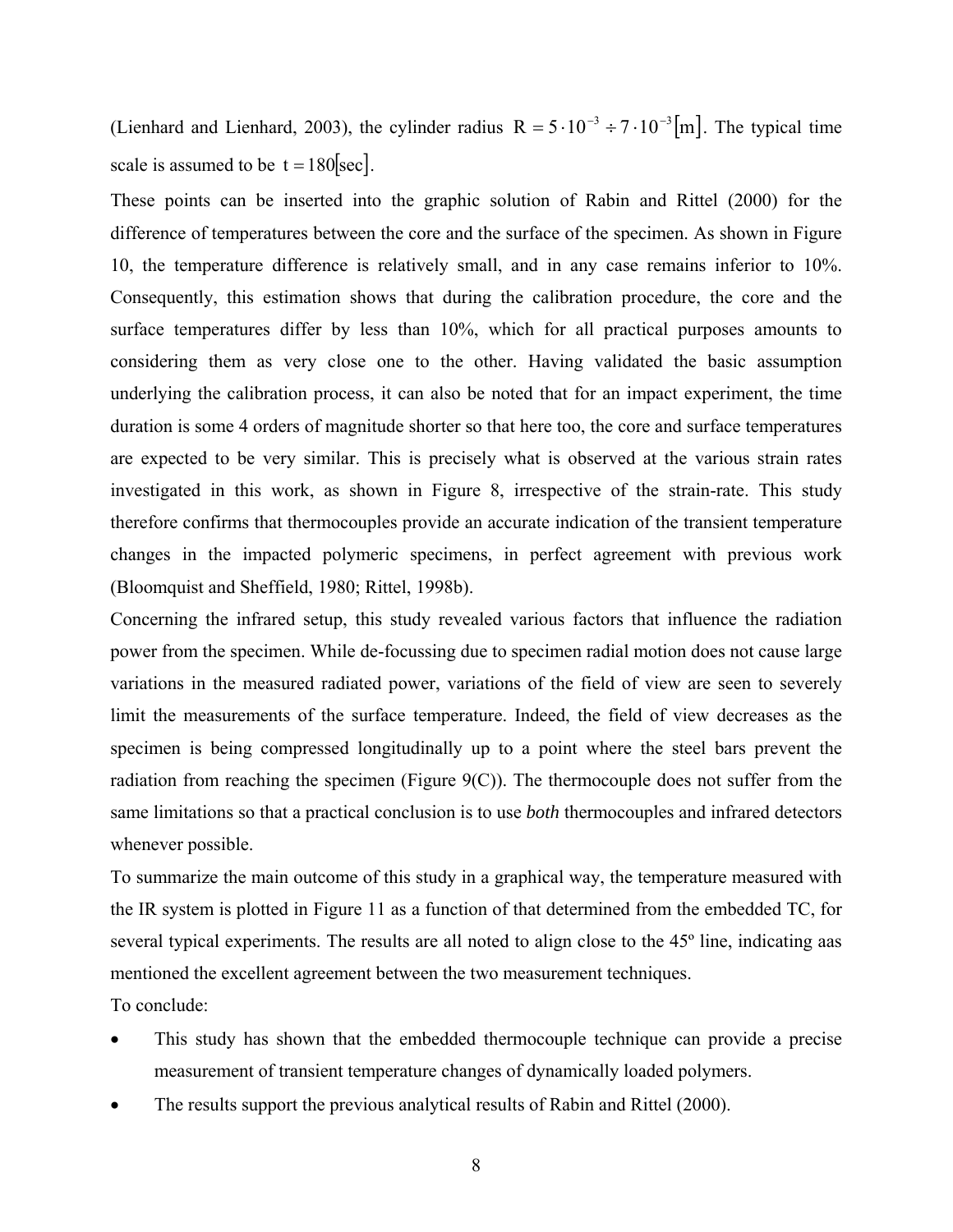*Acknowledgement* 

The Reviewer is acknowledged for suggesting the inclusion of Figure 11.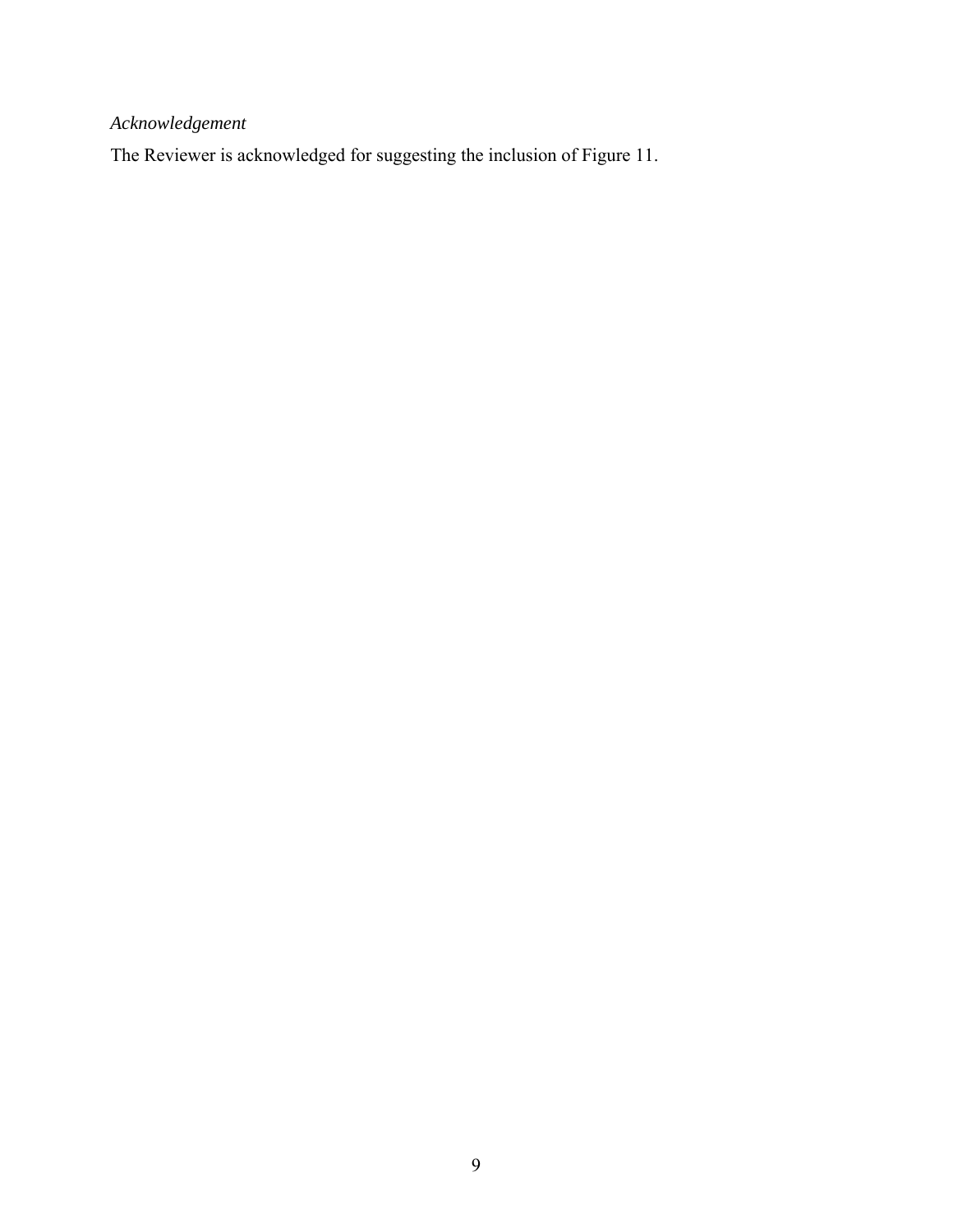# **FIGURES**



**Figure 1**: Schematic representation of an embedded thermocouple.



**Figure 2**: Schematic representation of the optical system.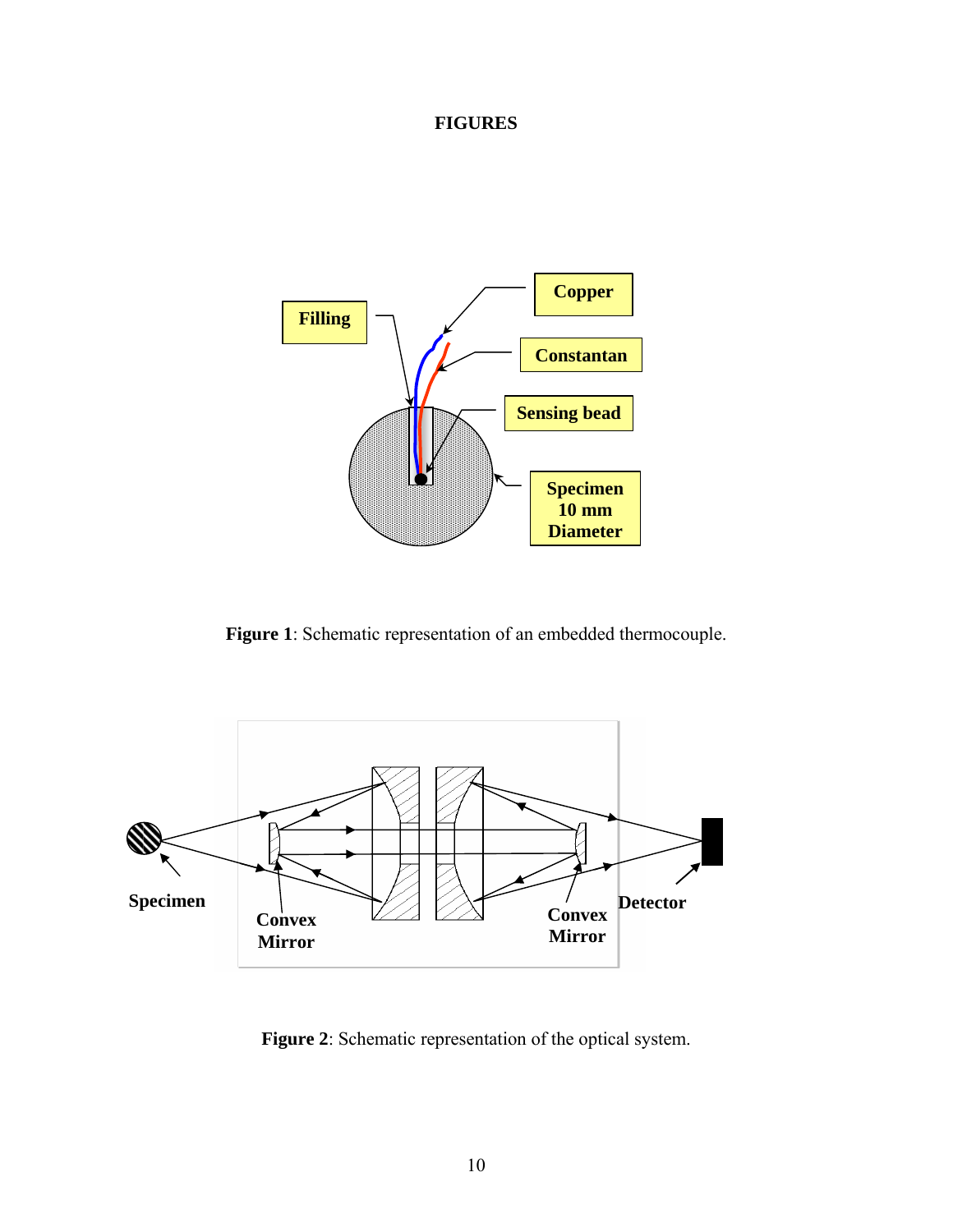

**Figure 3**: A typical calibration curve converting the IR output voltage into temperature rise. The two solid lines correspond to polynomial and exponential curve fitting.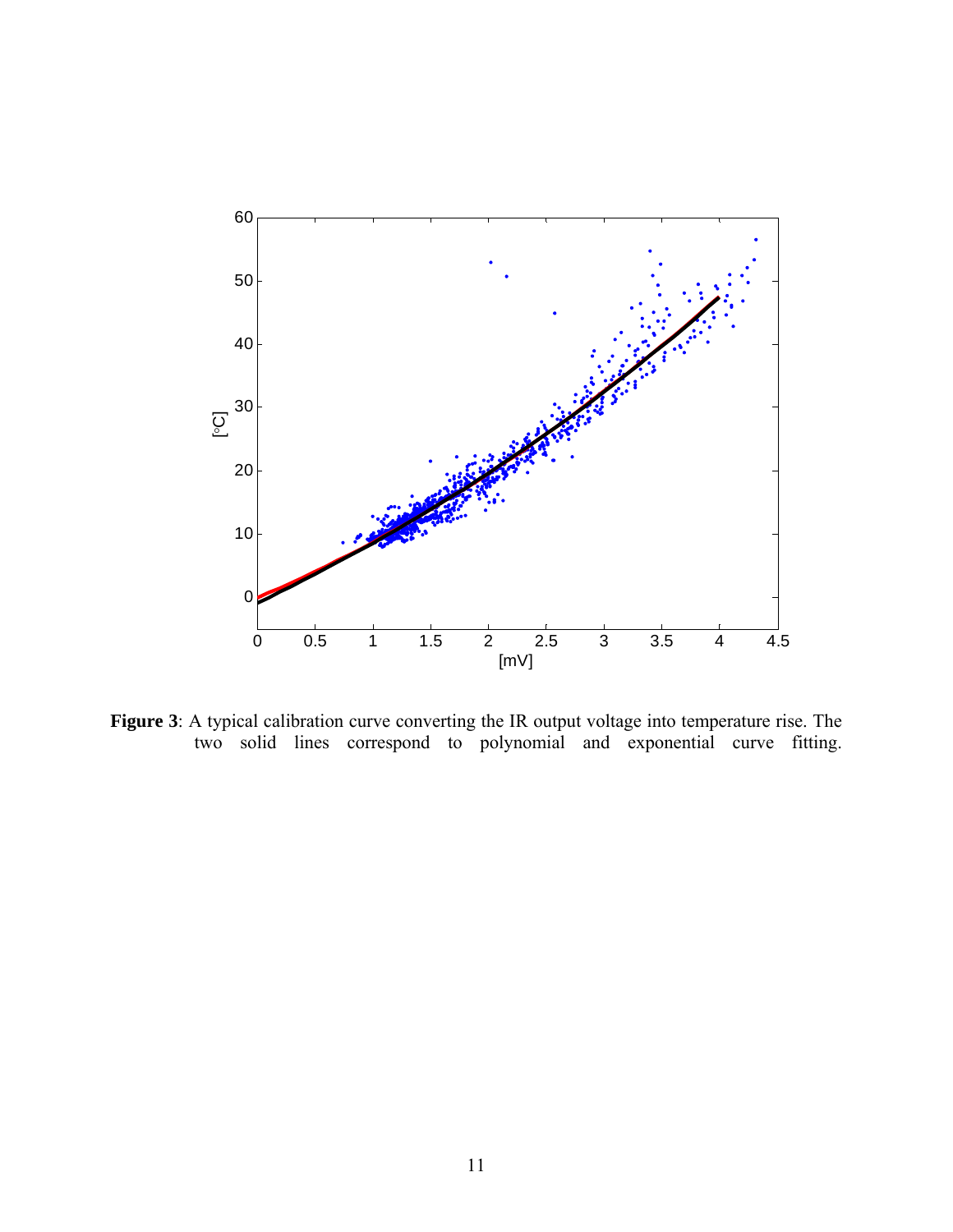

**Figure 4**: Schematic representation of the flow of energy into the detector. Note that the same energy is detected, irrespective of the actual focus.

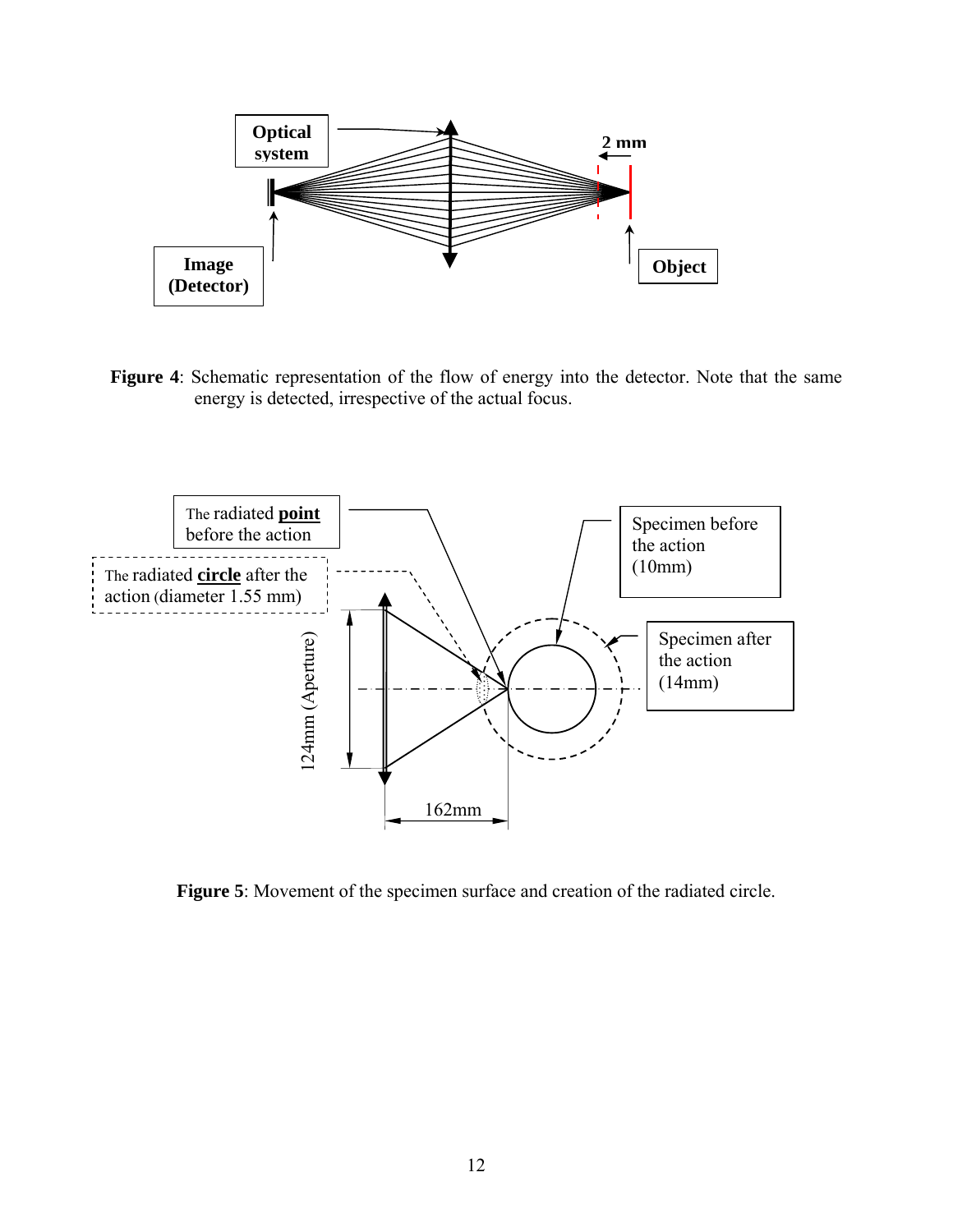

**Figure 6**: The largest angle on the radiated circle (specimen diameter – 14mm)



Figure 7: Typical calibration test results: '+' indicates measurement at the focal plane and '·' stands for measurement at 2 mm away from the focal plane. Within statistical fluctuations, the results are similar, indicating that the energy reaching the detector is conserved.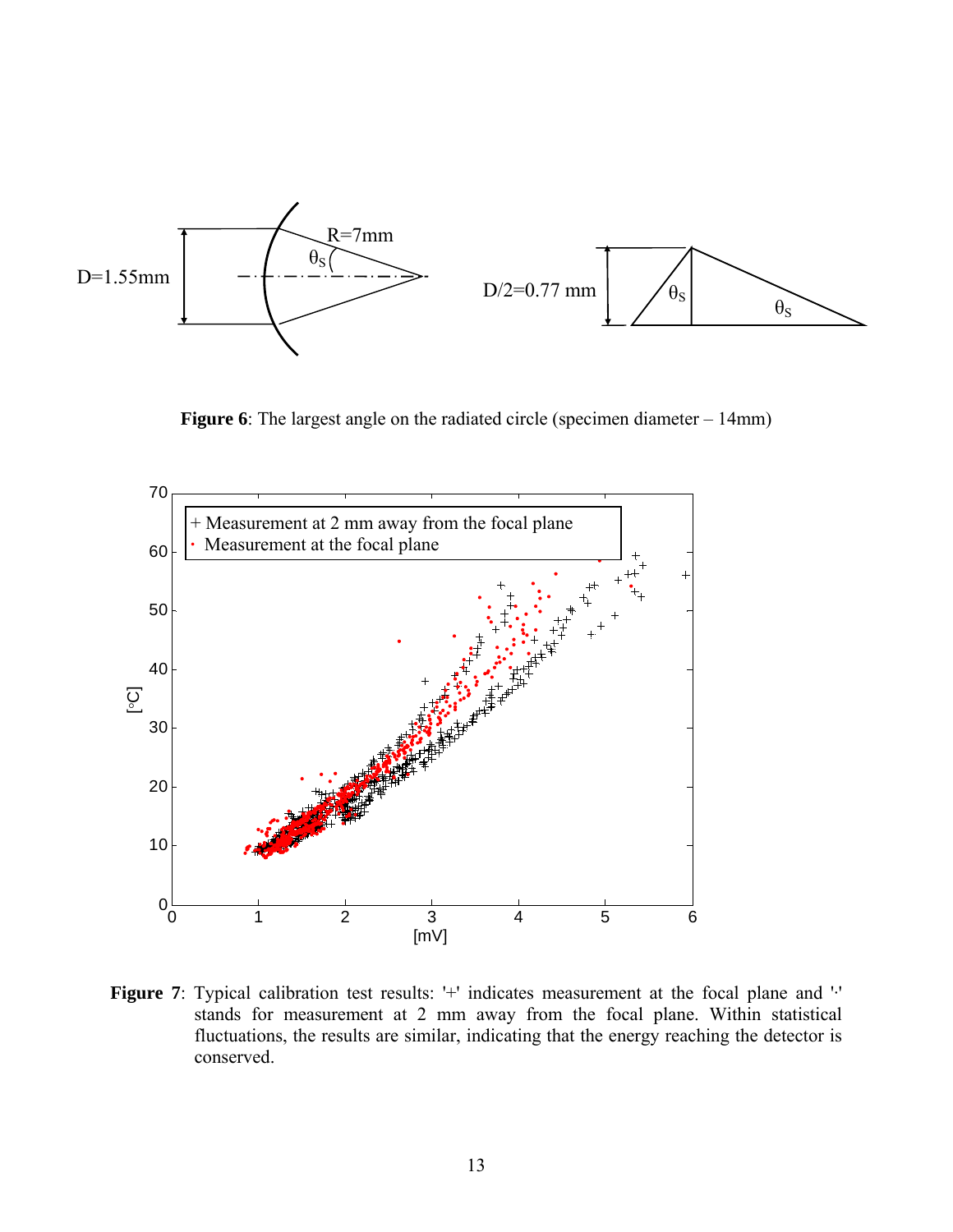

**Figure 8 (A):** Typical stress-strain-temperature plot at  $\dot{\epsilon} = 3000 \,\text{s}^{-1}$ . The solid temperature line indicates the thermocouple and the dashed one indicates IR reading. Note the high similarity between TC and IR readings. Compressive stresses and strains are plotted as positive.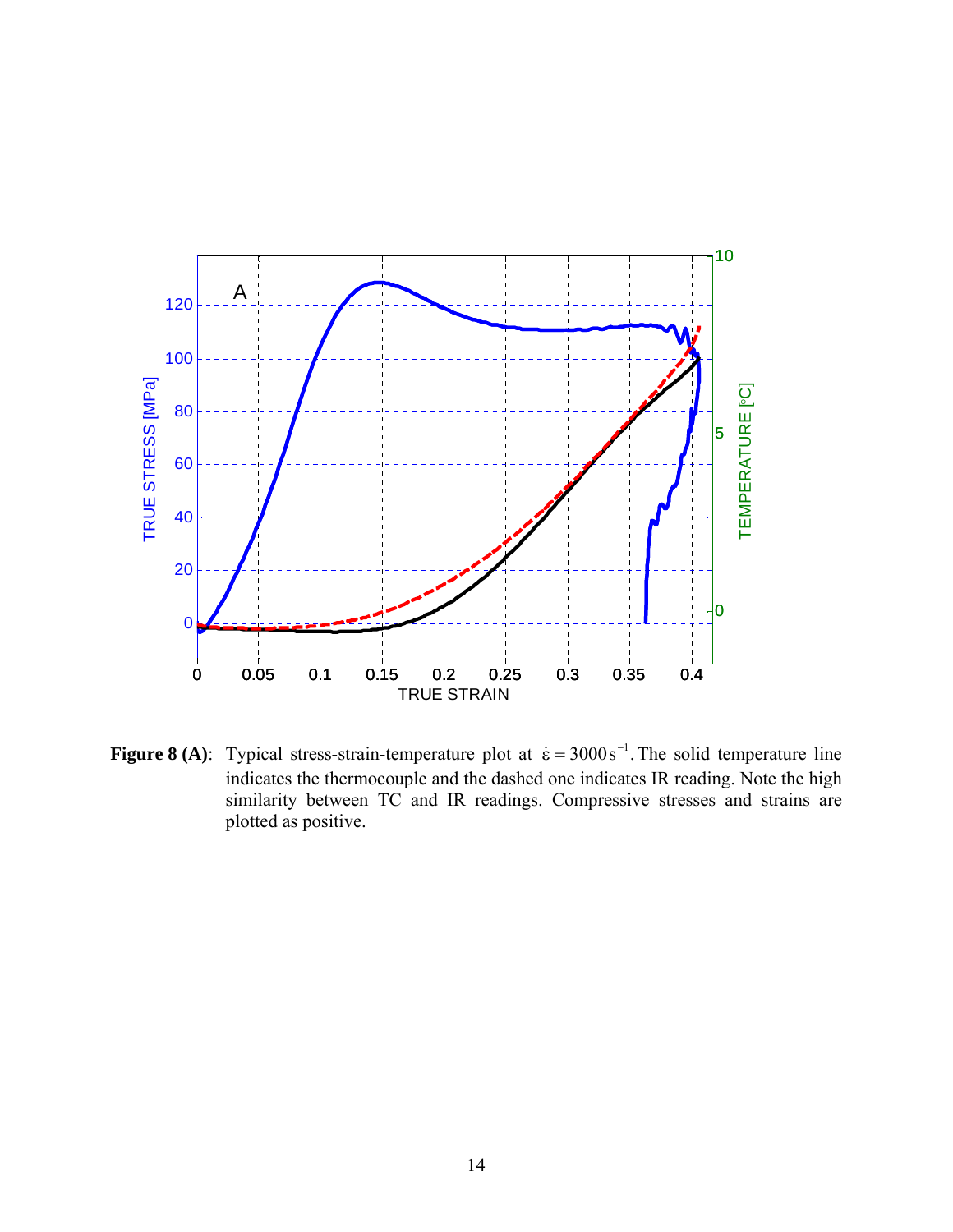

**Figure 8 (B)**: Typical stress-strain-temperature plot at  $\dot{\epsilon} = 6000 \text{ s}^{-1}$ . The solid temperature line indicates the thermocouple and the dashed one indicates IR reading. Note the high similarity between TC and IR readings. Compressive stresses and strains are plotted as positive.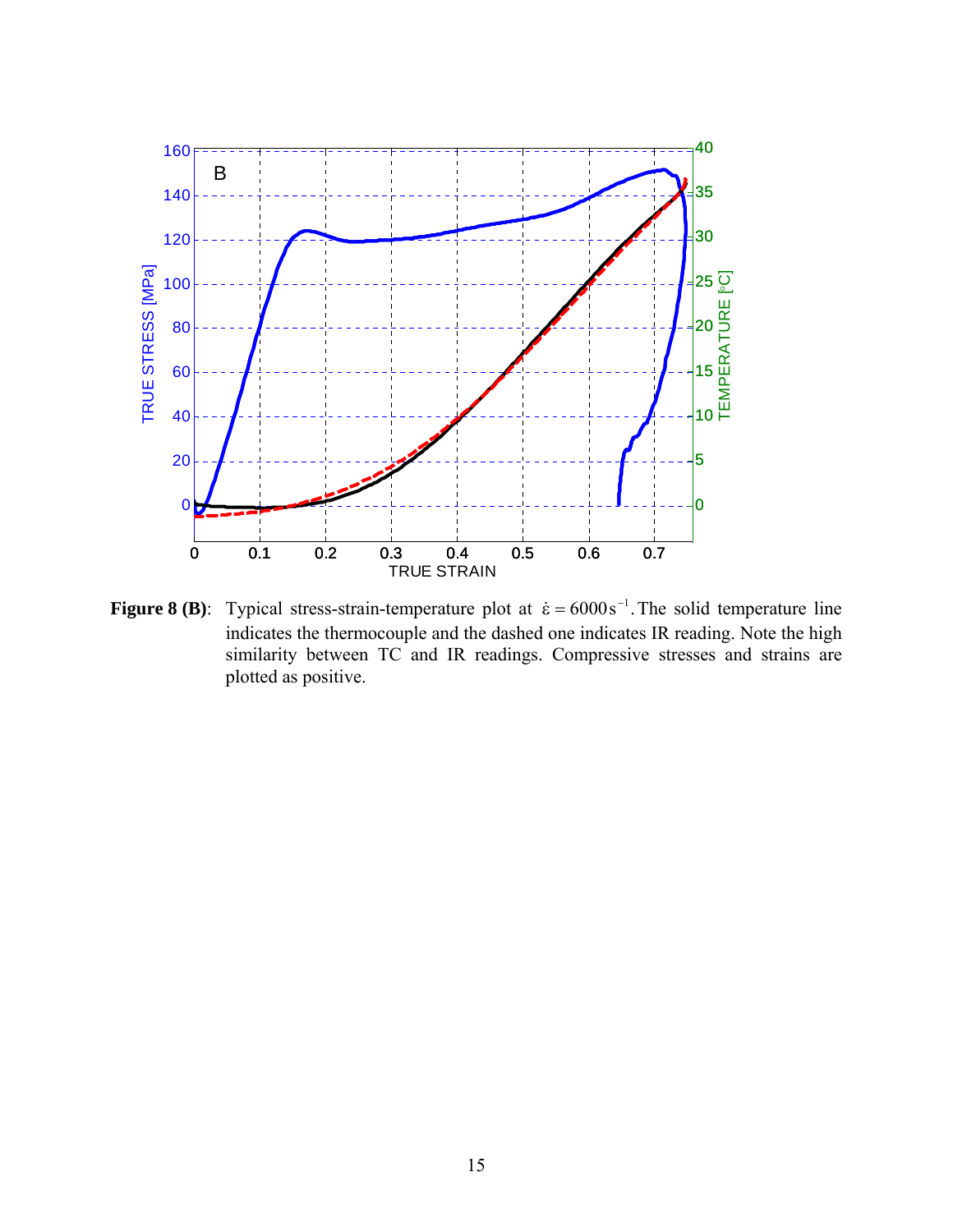

**Figure 8 (C):** Typical stress-strain-temperature plot at  $\dot{\epsilon} = 8000 \text{ s}^{-1}$ . The solid temperature line indicates the thermocouple and the dashed one indicates IR reading. Note the high similarity between TC and IR readings until  $\epsilon \approx 0.5$ . Past that point, the field of view of the IR system is hidden by the steel bars. Compressive stresses and strains are plotted as positive.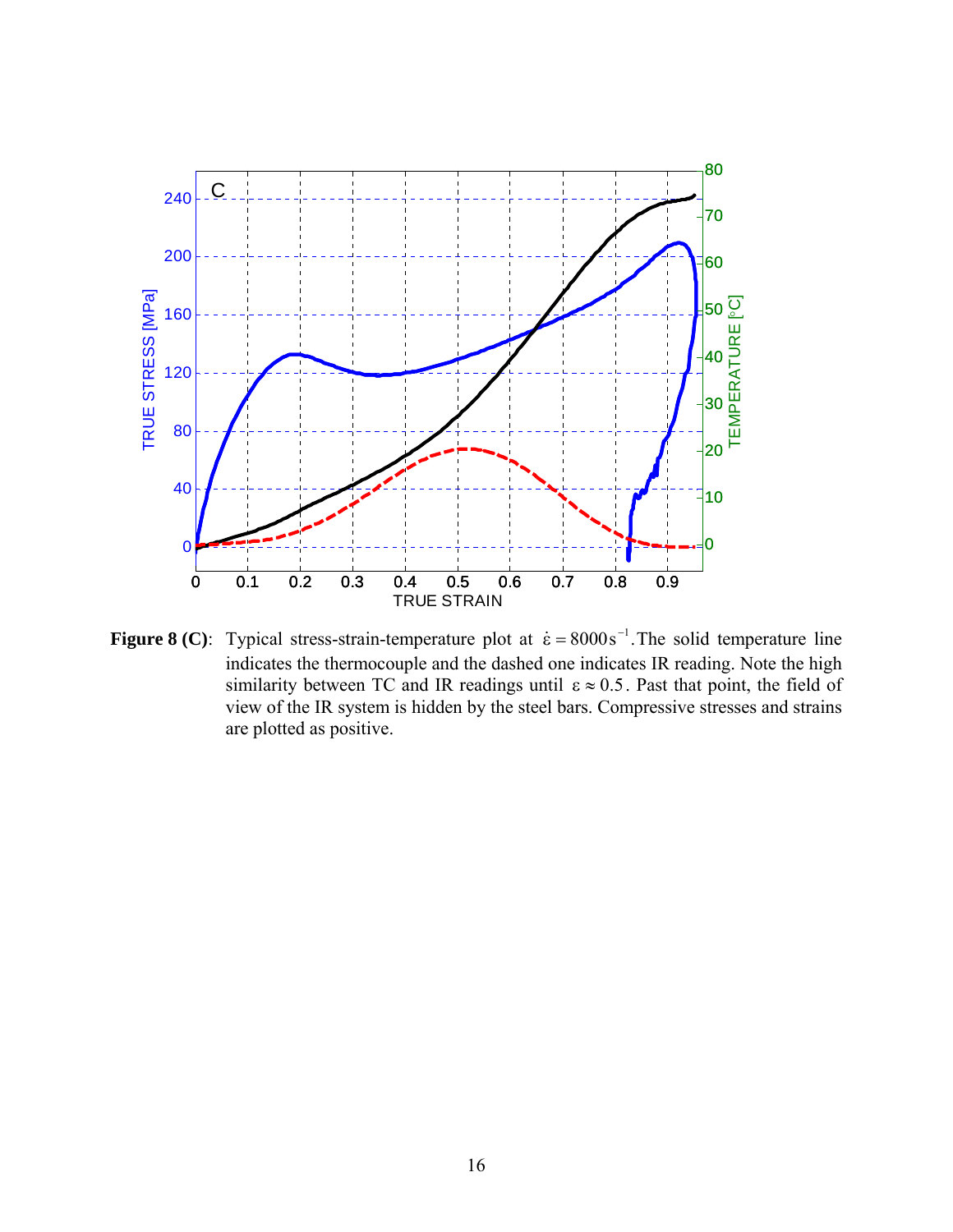

Figure 9: Reduction of the field of view (A) as a result of the specimen's shortening during the test (B).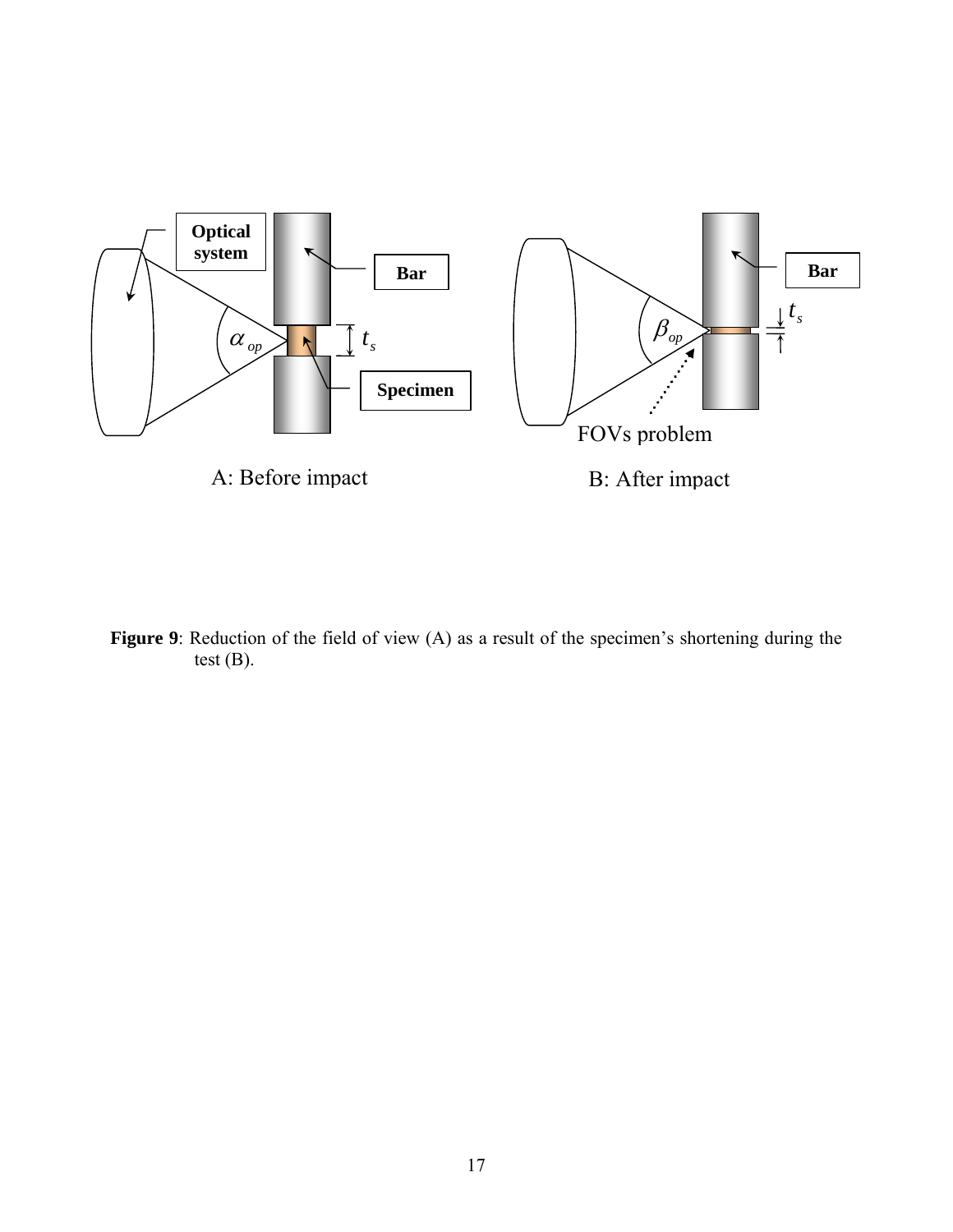

Figure 10 : Core to surface temperature difference, as a function of Fo vs. Bi curves, reprinted from Rabin and Rittel (2000). The time scale (Fo) has been extrapolated to include longer time scales that are characteristic of the calibration procedure, for which the specimen is heated during some 180 s (or less). The hatched rectangle covers the range of Fo and Bi characteristic to the calibration procedure. It can be noted that the maximum temperature difference between the core and the surface of the specimen remains always inferior to 10%.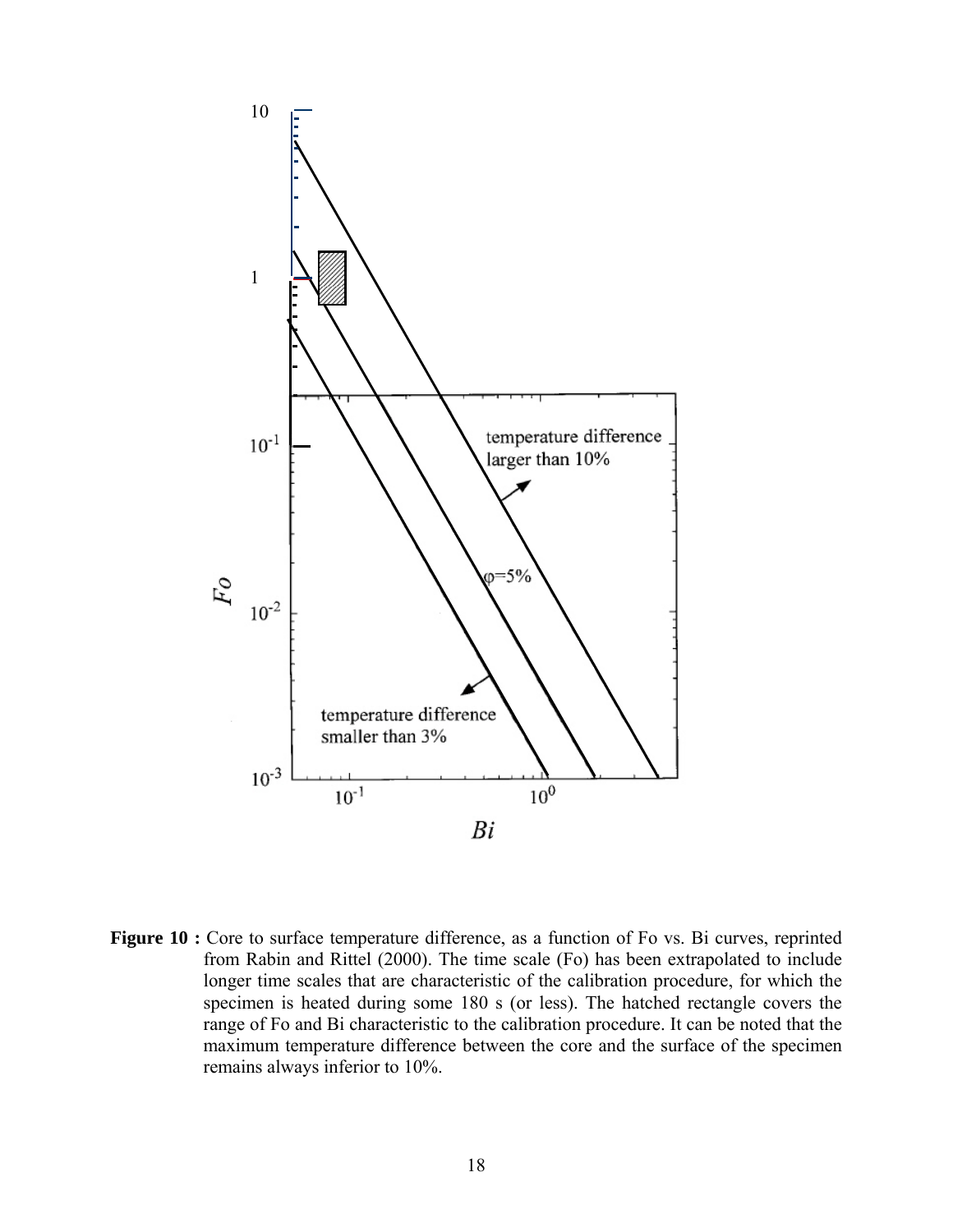

Figure 11: Plot of the temperature rise measured with the IR system as a function of that determined from the embedded TC, for several typical tests. Note the very good correspondence between the two.